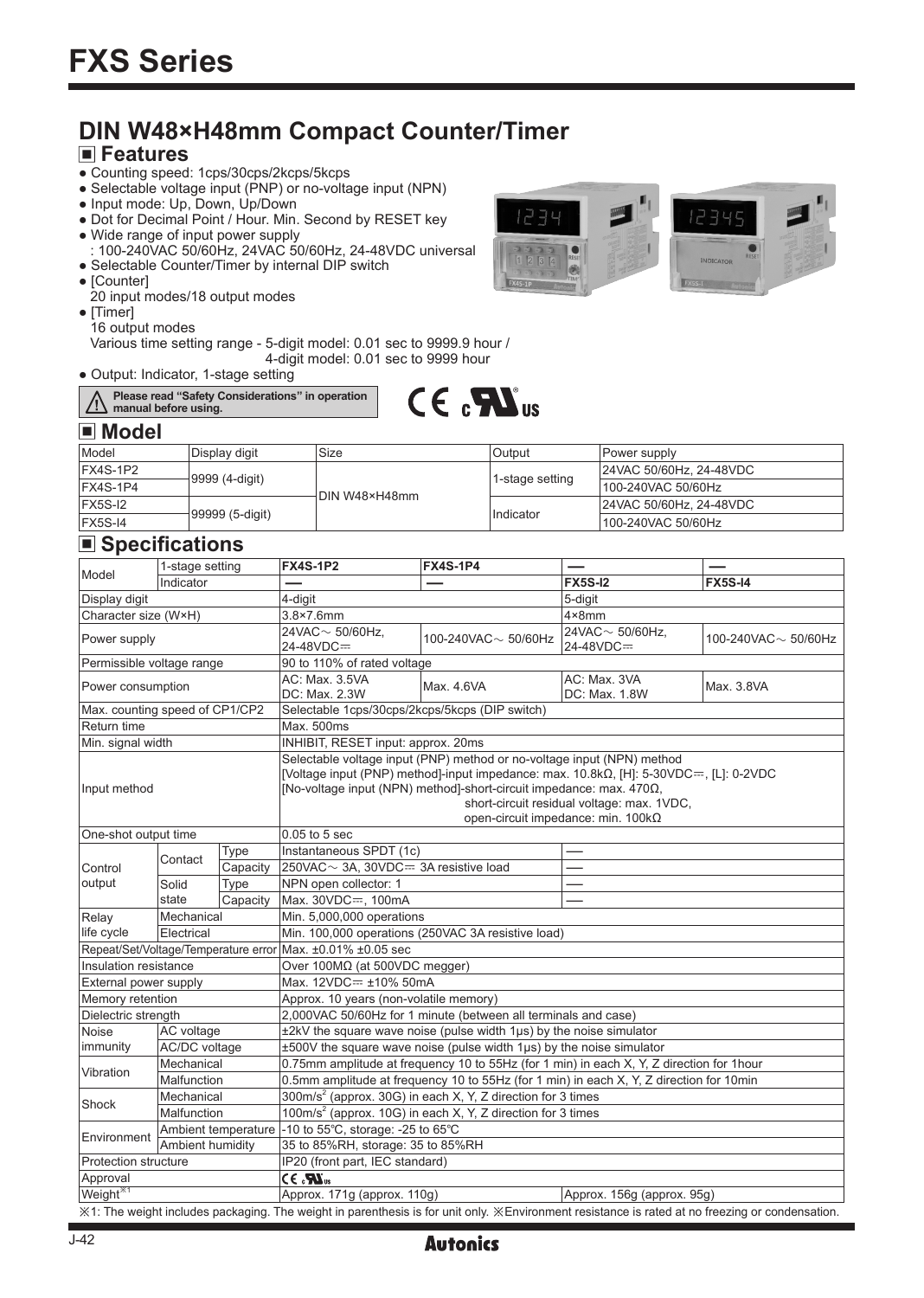# **Up/Down Counter/Timer**

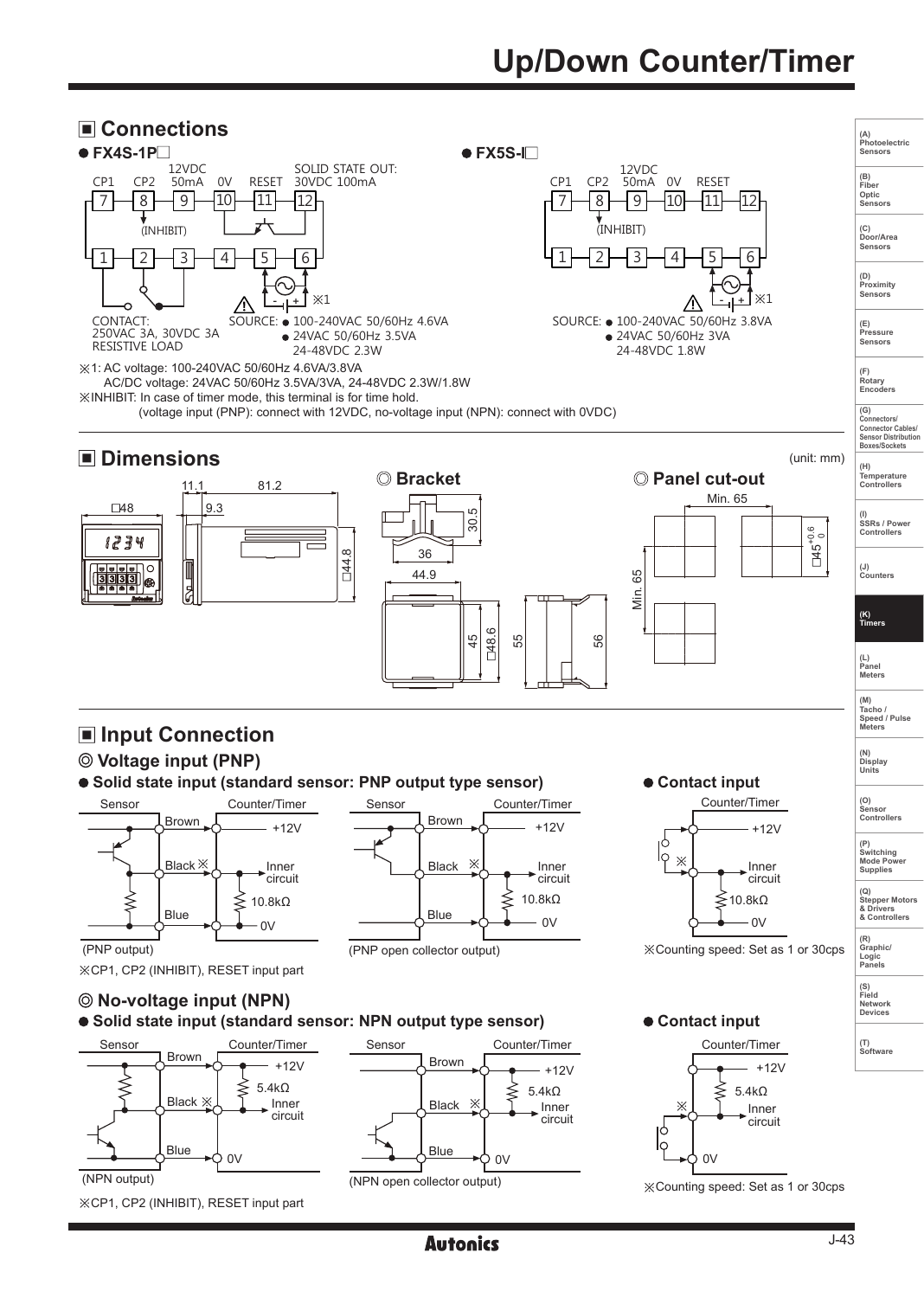## **DIP Switch Setting**





※1: Indicator model (FXS5-I□) does not have no. 5, 6, 7 of SW2. for output operation mode setting.

## **Max. counting speed**

| SW <sub>2</sub> | 3 <sub>2</sub><br>ON<br>OFF II | $\overline{2}$<br>?<br>ON<br>OFF I | 3 <sub>2</sub><br>ON<br>OFF | 32<br>ΟN<br>OFF |
|-----------------|--------------------------------|------------------------------------|-----------------------------|-----------------|
| Function   1cps |                                | 30cps                              | 2kcps                       | 5kcps           |

#### **Time range (timer)**

| SW <sub>1</sub>                        | $FX4S-1P$                   | $FX5S-I$                            |
|----------------------------------------|-----------------------------|-------------------------------------|
| 4 3 2<br>ON<br>OFFILE                  | 99.99sec                    | 9999.9sec                           |
| 4 3 2<br>ONI<br><b>OFFI</b>            | 999.9sec                    | 99999sec                            |
| 4 3 2<br>ON<br>OFF <sup>II</sup>       | 9999sec                     | 9 <sub>min</sub><br>59.99sec        |
| 4 3 2<br>ON<br>OFF                     | 99 <sub>min</sub><br>59sec  | 99 <sub>min</sub><br>59.9sec        |
| 4 3 2<br>ON <sub>I</sub><br>OFFI       | 999.9min                    | 9999.9min                           |
| 4 3 2<br>ON <sub>I</sub><br>OFFI       | 99hour<br>59 <sub>min</sub> | 9hour<br>59 <sub>min</sub><br>59sec |
| 4 3 2<br>ON <sub>I</sub><br><b>OFF</b> | 999.9hour                   | 999hour<br>59min                    |
| 4 3 2<br>ON<br>OFF                     | 9999hour                    | 9999.9hour                          |

#### $\bullet$  Input logic **(CP1, CP2, INHIBIT, RESET input)**

| ISW1 |              | Function               |
|------|--------------|------------------------|
|      | ON II<br>OFF | NPN (No-voltage input) |
|      | ON<br>OFF    | PNP (voltage input)    |

#### **Up/Down mode**

| ISW <sub>1</sub> |           | Function  |
|------------------|-----------|-----------|
| 5                | ON<br>OFF | Down mode |
|                  | ON<br>OFF | Up mode   |

#### **Counter/Timer**

| ISW <sub>2</sub> |           | Function     |
|------------------|-----------|--------------|
|                  | ON<br>OFF | Counter mode |
|                  | ON<br>OFF | Timer mode   |

#### **Memory backup**

| SW <sub>2</sub> |             | Function         |
|-----------------|-------------|------------------|
| 4               | ON  <br>OFF | No memory backup |
|                 | ON<br>OFF   | Memory backup    |

# **Error Display and Output Operation**

| Error Display   Error description   Troubleshooting |                                                                         |
|-----------------------------------------------------|-------------------------------------------------------------------------|
|                                                     | $E \cap B$ Setting value is 0. Change the setting value anything but 0. |

※When error occurs, the output turns OFF.

※Indicator model does not have error display function.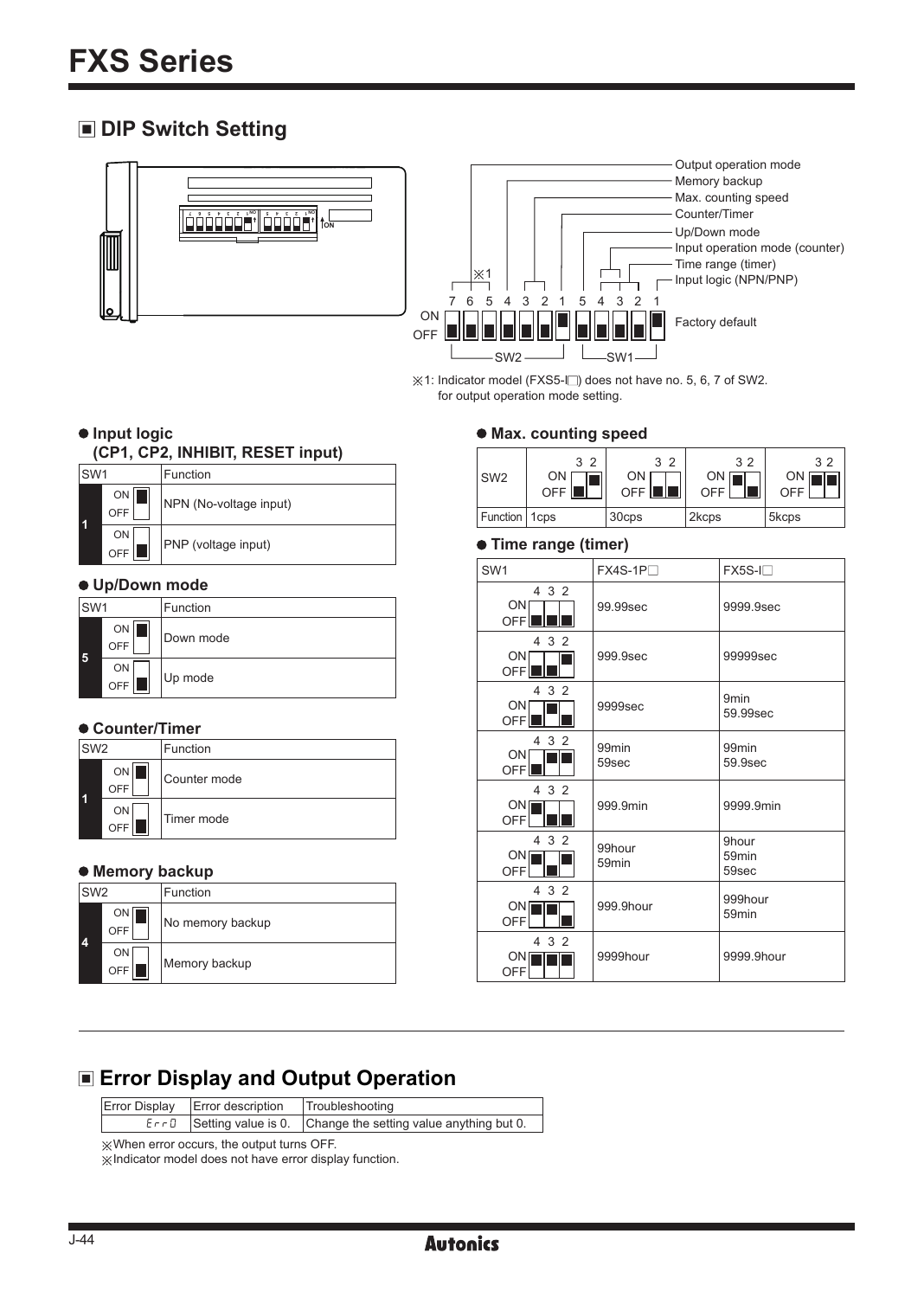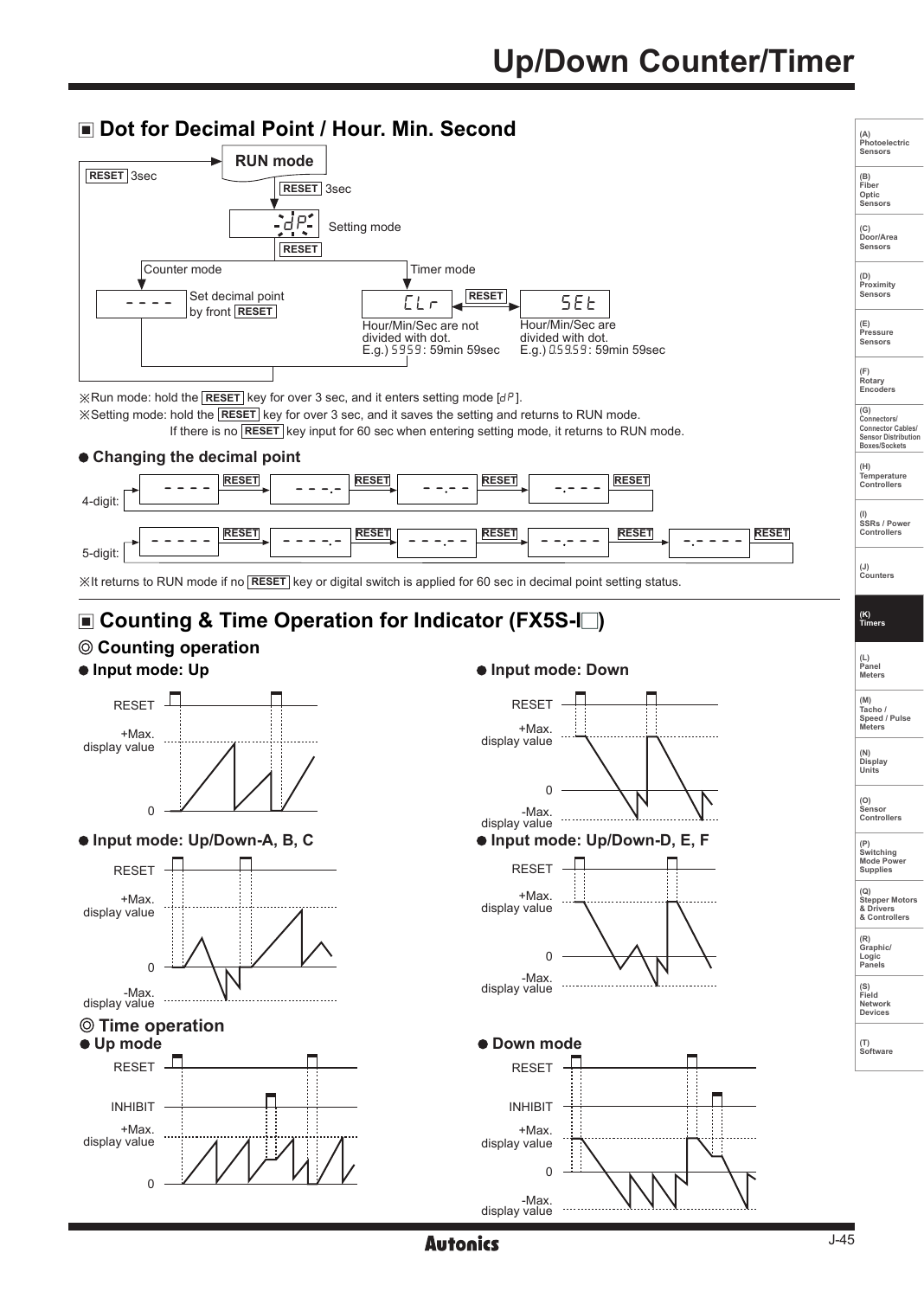# **Input Operation Mode (counter)**

| u, up<br><u></u><br>$\cdots$<br><b>※CP: Clock Pulse</b> |                                          |                                 |                                                                                                                                                                             |                                                                                                                                                 |  |  |
|---------------------------------------------------------|------------------------------------------|---------------------------------|-----------------------------------------------------------------------------------------------------------------------------------------------------------------------------|-------------------------------------------------------------------------------------------------------------------------------------------------|--|--|
| Input mode                                              |                                          | SW1                             | Voltage input (PNP) method                                                                                                                                                  | No-voltage input (NPN) method                                                                                                                   |  |  |
| Up<br>mode<br>5<br>ON  <br>OFF <sup>I</sup>             | Up/Down-A<br>(command input)             | 4 3<br>ON<br>OFF II             | $CP1$ <sup>H</sup><br>$CP2$ <sup>H</sup><br>3<br>$2\frac{3}{2}$<br>Count                                                                                                    | CP1 $\frac{H}{I}$<br>$CP2$ <sup>H</sup><br>2 <sup>1</sup><br>Count<br>$\mathbf{0}$                                                              |  |  |
|                                                         | Up/Down-B<br>(individual input)          | 4 3<br>ON<br>OFF                | $CP1$ H<br>$CP2$ <sup>H</sup><br>Count<br>$\mathbf{0}$                                                                                                                      | $CP1$ <sup>H</sup><br>$CP2$ <sup>H</sup><br>Count $0$                                                                                           |  |  |
|                                                         | Up/Down-C<br>(phase<br>difference input) | 4 3<br>ON <sub>I</sub><br>$OFF$ | $CP1$ <sup>H</sup><br>CP2 $\frac{H}{I}$<br>Count                                                                                                                            | $CP1 \begin{array}{c} H \\ L \end{array}$<br>CP2 $\frac{H}{I}$<br>2 <sup>1</sup><br>Count                                                       |  |  |
|                                                         | Up<br>(adding input)                     | 4 3<br>ON<br>OFF                | H<br>L<br>CP <sub>1</sub><br>$CP2$ <sup>H</sup><br><b>Vo counting</b><br>3<br>$0 + \frac{1}{2}$<br>Conut                                                                    | $CP1 \begin{array}{c} H \\ L \end{array}$<br>$CP2$ <sup>H</sup><br>No counting<br>Count<br>3                                                    |  |  |
|                                                         |                                          |                                 | No counting<br>CP1 $\frac{H}{I}$<br>$CP2 \nightharpoonup^H \nightharpoonup$<br>Conut<br>$\mathbf 0$                                                                         | $CP1 \begin{bmatrix} H \\ L \end{bmatrix}$<br>No counting<br>$CP2 \begin{bmatrix} H \\ L \end{bmatrix}$<br>Count<br>$\overline{2}$              |  |  |
| Down<br>mode<br>5<br>ON<br>OFF                          | Up/Down-D<br>(command input)             | 43<br>ON<br>OFF $\ \ $          | $\frac{H}{I}$<br>CP1<br>$CP2$ H<br>$n_{n-1}$ <sub>n-2</sub><br>Count                                                                                                        | $CP1$ <sup>H</sup><br>$CP2$ $\frac{H}{L}$<br>$n-1$ <sub>n-2</sub><br>Count                                                                      |  |  |
|                                                         | Up/Down-E<br>(individual input)          | 4 3<br>ON<br>OFF <sup>I</sup>   | $CP1$ <sup>H</sup><br>CP2 H<br>$n_{n-1}$ <sub>n-2</sub><br>$n-2$ $n-1$ $n-1$<br>Count<br>$\mathsf 0$                                                                        | $CP1$ <sup>H</sup><br>$CP2$ <sup>H</sup><br>$\frac{n_{n-1}}{n-2}$ n-3<br>$n-2$ $n-1$ $n-1$<br>Count<br>0                                        |  |  |
|                                                         | Up/Down-F<br>(phase<br>difference input) | 4 3<br>ON <sub>I</sub><br>OFF   | H<br>I<br>CP <sub>1</sub><br>$CP2 \frac{H}{I}$ $\frac{H}{I}$ $\frac{H}{I}$ $\frac{H}{I}$<br>П!П!<br>$\frac{1 n-1 n-2}{n-3}$ n-2<br>Count<br><u>n-1</u><br>$\frac{n-2}{n-3}$ | $CP1 \nvert^{\mathsf{H}}$<br>$CP2 \begin{bmatrix} H \\ I \end{bmatrix}$<br>$n-1$ <sub>n-2</sub><br><u>n-1</u><br>$n^3$ $n^2$<br>+n-2 ¦<br>Count |  |  |
|                                                         | Down                                     |                                 | H<br>CP <sub>1</sub><br>CP <sub>2</sub><br>No counting<br>$\mathsf n$<br>$n-3$<br>$n-4$<br>Count<br>n-5<br>$\mathsf 0$                                                      | $CP1$ <sup>H</sup><br>┙┙<br>$CP2$ $\frac{H}{L}$<br><b>No counting</b><br>Count<br>$n-3$<br>$n-4$<br>$\mathsf 0$                                 |  |  |
|                                                         | (subtracting<br>input)                   | 4 3<br>ON<br>OFF                | No counting<br>$CP1$ <sup>H</sup><br>$CP2$ <sup>H</sup> .<br>$n-2$<br>$\frac{n-3}{1}$ $n-4$ $n-5$<br>Count<br>$0 -$                                                         | CP1 H<br>No counting<br>CP2 $\frac{H}{I}$<br>n<br>$n-2$<br>Count<br>$0 -$                                                                       |  |  |

※A: over min. signal width, B: over than 1/2 of min. input signal width. If the signal is smaller than these width, it may cause counting error (±1).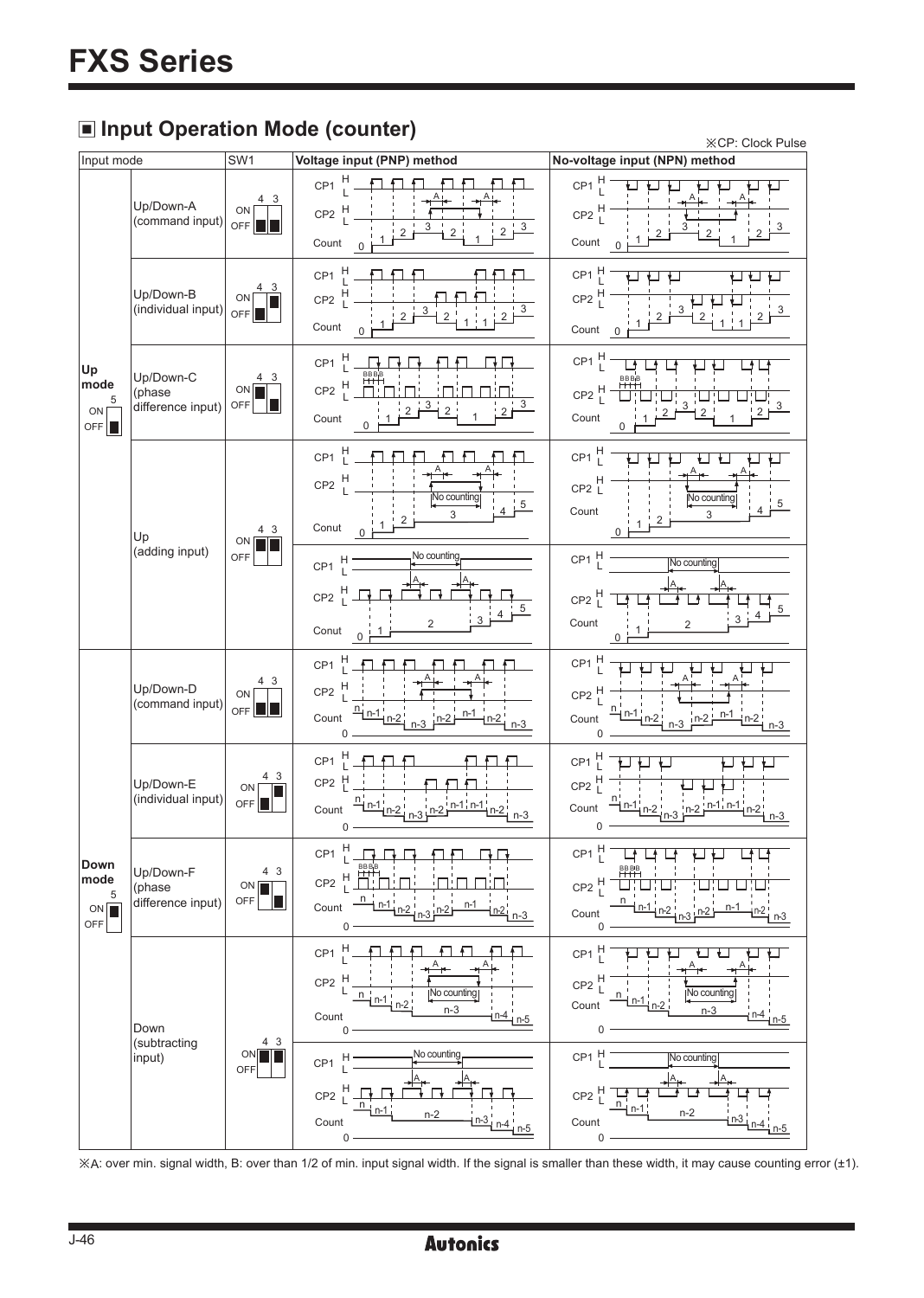# **Up/Down Counter/Timer**



### **Autonics**